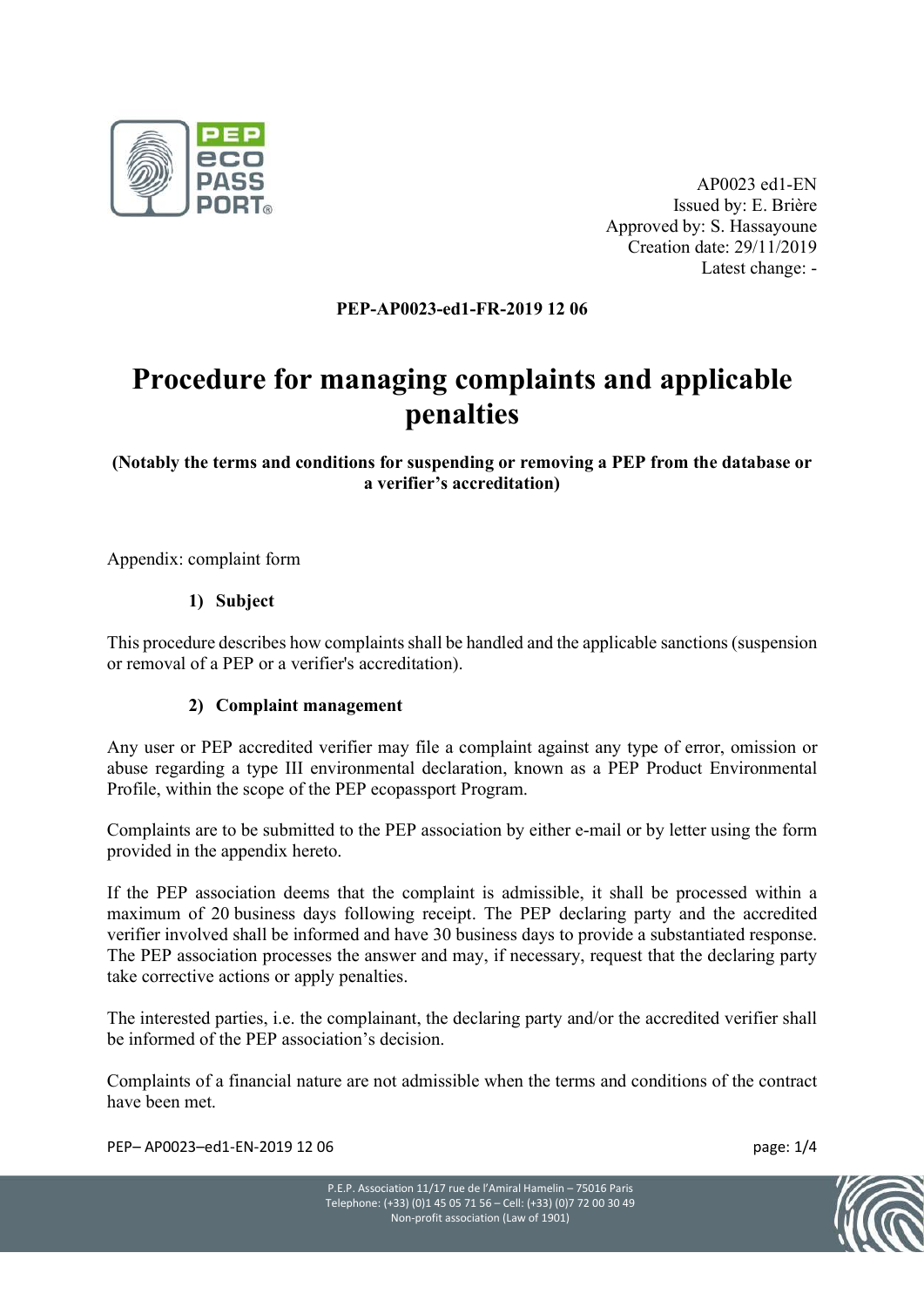Challenging a decision to validate a PEP does not have an immediate suspensive effect unless explicitly requested by the State supervisory authorities under Convention No. VDEPC-2016-02. In the latter case, the PEP association informs the declaring party and the accredited verifier involved.

## 3) Penalties

A complaint can lead to either a warning, a suspension or a removal of the PEP from the database.

In the event of a complaint involving an accredited verifier, the PEP association takes proportionate and graduated measures, which may involve the suspension or removal of the accreditation, particularly in the case of:

- Inadequate knowledge and/or skill;
- Insufficient audits;
- Non-compliance with training obligations;
- Insufficient level of activity (see AP0003 PEP Verifier Accreditation Procedure);
- Lack of independence observed (the penalty may include a ban on third-party auditing and non-renewal of application).

The list of accredited verifiers (AP0006) is kept up to date according to the penalties applied.

#### a) Warning

In the case where complaints concern minor deficiencies, the PEP association shall inform the declaring party and the verifier of the anomalies and request that the declaration be updated.

#### b) Suspension

In the case where complaints concern major deficiencies, the PEP association may decide to:

- Temporarily withdraw a PEP from the database;
- Temporarily suspend a verifier's accreditation.

The PEP association establishes the duration and conditions of the suspension. The declaring party and/or the verifier involved are informed by letter.

#### c) Removal

In the case where complaints concern major deficiencies, the PEP association may decide to definitively remove:

- A PEP from the database
- A verifier's accreditation.

PEP– AP0023–ed1-EN-2019 12 06 page: 2/4

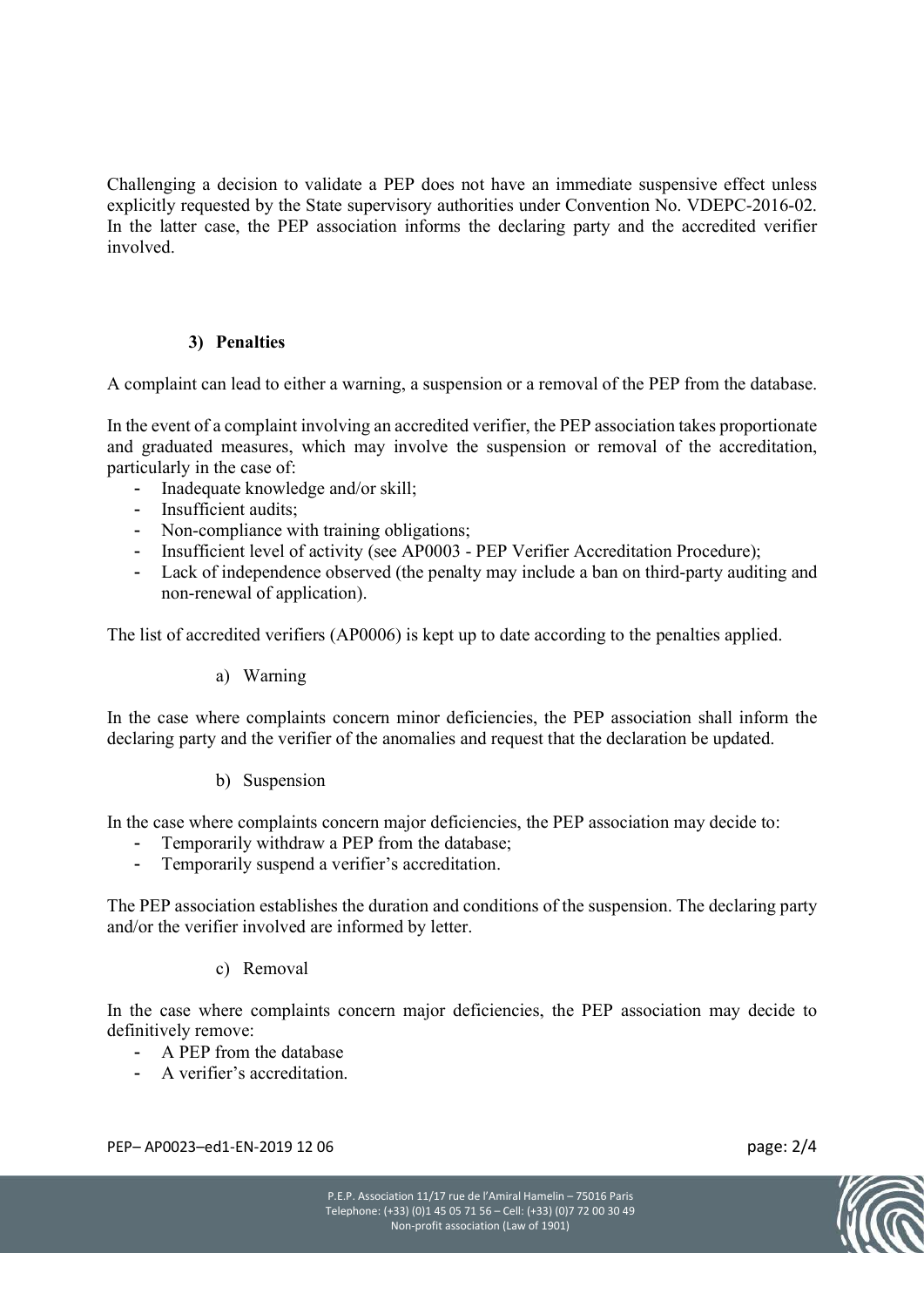The decision is made by the PEP association unless explicitly requested by the State supervisory authorities under Convention No. VDEPC-2016-02.

The declaring party and/or the verifier involved are informed by letter.

#### 4) Disputes

A suspension or removal decision may be disputed within a maximum of 15 business days after notification by the PEP association.

#### 5) Follow-up of complaints

The PEP association conducts an annual review, which notably specifies the number and subject of complaints filed and investigated, as well as the penalties incurred, notably within the framework of Agreement No. VDEPC-2016-02.

#### 6) Appendix

(See form on the next page)

PEP– AP0023–ed1-EN-2019 12 06 page: 3/4

P.E.P. Association 11/17 rue de l'Amiral Hamelin – 75016 Paris Telephone: (+33) (0)1 45 05 71 56 – Cell: (+33) (0)7 72 00 30 49 Non-profit association (Law of 1901)